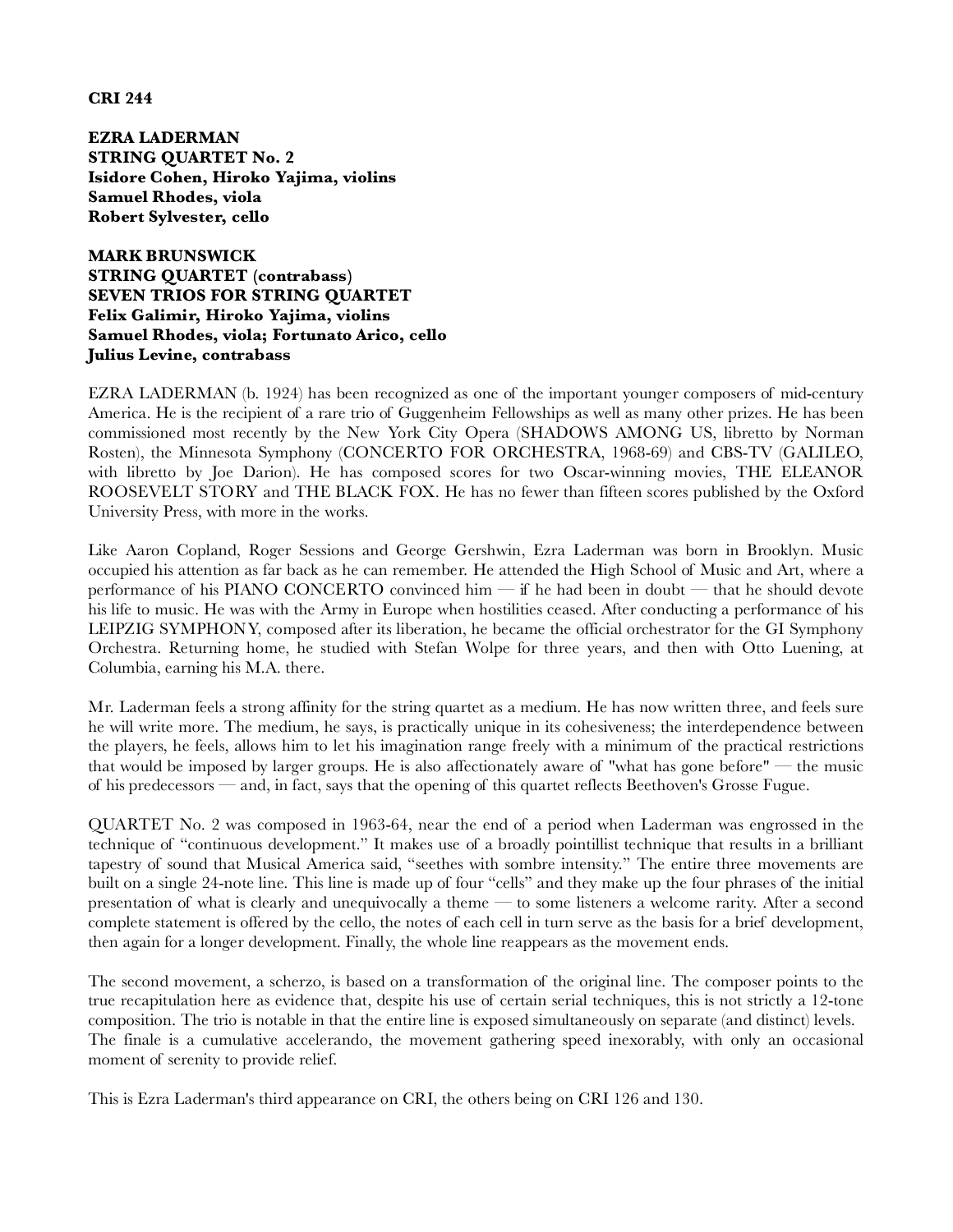MARK BRUNSWICK is, will-he nill-he, lumped by historians of today's music with Aaron Copland and Roger Sessions (will-they nill-they) as a distinguished and comparatively sane voice of the 1930s. Like them, he was active in the various "movements" notably the Schoenberg group in Vienna and the International Society for Contemporary Music — U.S.A. Section, of which he was chairman — whose main purpose was giving concerts of music that the musical establishment would not play. He was also a devoted music educator, being chairman of the Department of Music of the City College of New York from 1948 until his retirement in 1966. Perhaps because he gave so much energy to these activities, the catalogue of his music is relatively short, including several large symphonic works, a number of shorter vocal pieces and a handful of chamber works of which this recording contains two of the most important.

## Mr. Brunswick writes,

"I love the strings, but in later years I wondered why the 18th and 19th century combination of two violins, viola and cello was still sacrosanct. In 1954, when I wrote these very short, perhaps somewhat expressionist movements (followed by a somewhat longer prelude on a hymn), I did not feel the need for more than three instruments. But, facing the reality that fills the musical performing world with about 100 string quartets for every string trio, I tried to combine my need for only three instruments with the varying sonorous possibilities of the whole quartet. The basis of each movement of the SEVEN TRIOS is one of the seven poems by myself, which I tried to transmute into music."

"In 1956, when I wrote the QUARTET, I was perhaps less consistent: I did away with the second violin but added the double bass to make a string quartet with extended range and expressive capacity (I also love the sounds of a double bass as a solo instrument and felt that it had been too sadly neglected).

"I like to write music that is not very long, so it turned out that the two movements, considerably longer and more developed than the concise, in a sense epigrammatic movements of the SEVEN TRIOS, are still not as long as a conventional quartet. It is probably irrelevant that the first of the two is in sonata form, in the late-Beethovian way, the slow and fast parts being integrated into one, flowing whole. The form of the second I never worked out."

Felix Galimir founded the GALIMIR STRING QUARTET between the wars in Vienna. Then it consisted of himself and his three sisters, and was internationally known for its performances and recordings of contemporary music. Since emigrating to the U. S. in 1938, Mr. Galimir has continued, with varying personnel, to maintain its eminence in this field. The Mark Brunswick side, made with the assistance of the distinguished bassist, Julius Levine, is its second recording for CRI; its first is STRING QUARTET No. 2 by Elie Siegmeister (CRI 176).

ISIDORE COHEN is one of New York's most distinguished and respected violinists, specializing in that most elegant of musical subdivisions, chamber music. He has been a member of the Juilliard Quartet and has added his tones to those of such titans as Pablo Casals and Jascha Heifetz. He has long been a Casals devotee, and is currently (1969) a member of the Casals Festival Orchestra in Puerto Rico and Marlboro. Two members of his quartet also play with the Galimir Quartet in this recording, and his cellist, Robert Sylvester also appears on CRI 240.

This recording was made possible by a grant from the Martha Baird Rockefeller Fund for Music.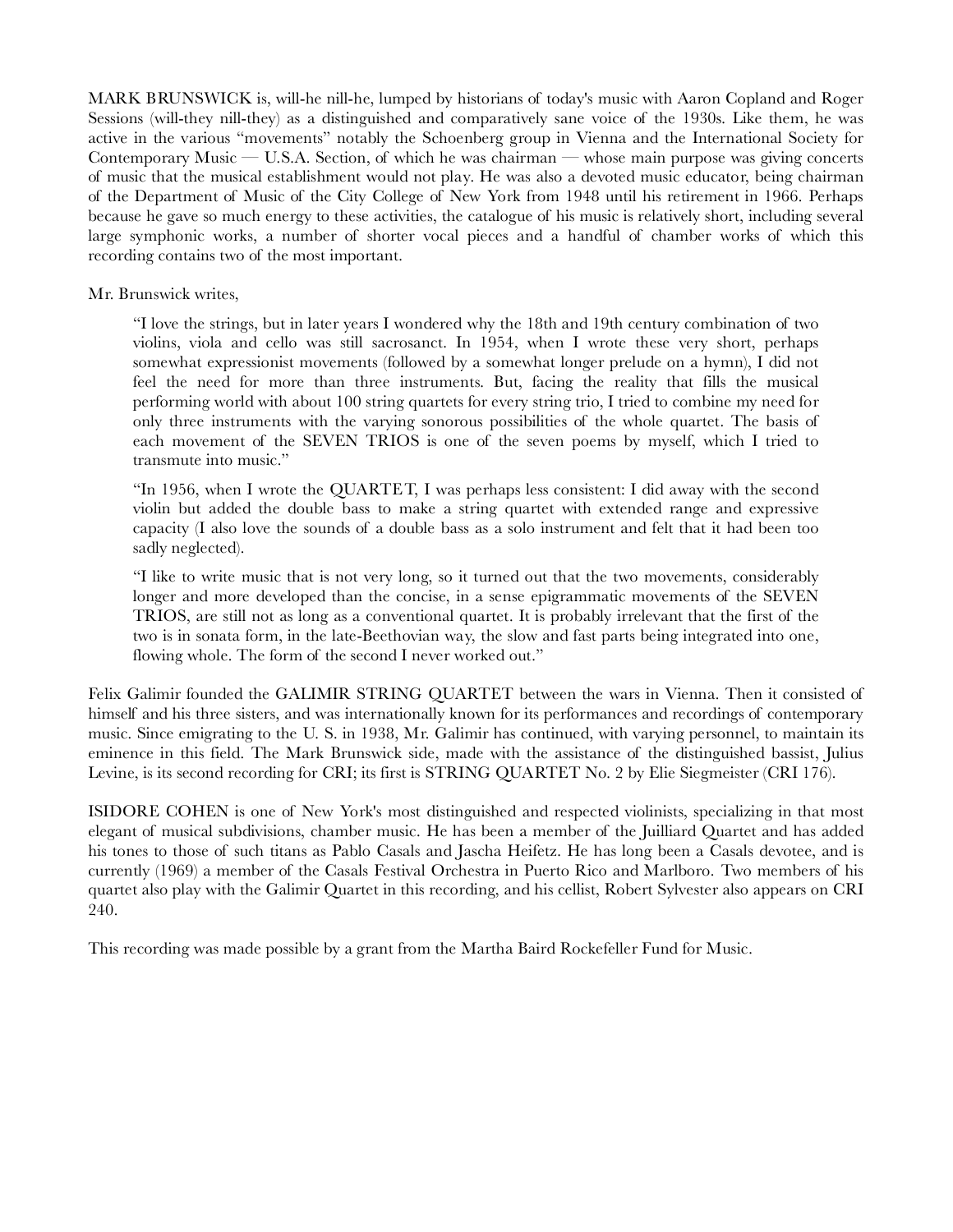### **SEVEN POEMS**

by Mark Brunswick

## **I. Finale**

Geometry of the soul: Pity and distance – Loving separateness – That which can give, But gives not When taken It cannot  $Be -$ This love that Moves the stars.

#### **II. Fame** (Alfred Maurer's Portrait of George Washington)

A granite mask Of distant grandeur – The desert mice Are much impressed. They flock around: "Oh how profound! It's said that Hercules Is coming soon. You know the Moon Prevents all bees From hibernating – My mousefriend, I'm not sure which, Fell in the ditch. Oh Mr. Grand's Outdone all! They say he has one ball: Or am I mixed? I never can remember."

#### **III. Maturation**

Some years ago I didn't know What I know now. It's very hard to bow Down to the distant past Yet hold tight and fast To your life as it unfolds To-day and slowly moulds The groping, hoping future Of our lives in tune with nature.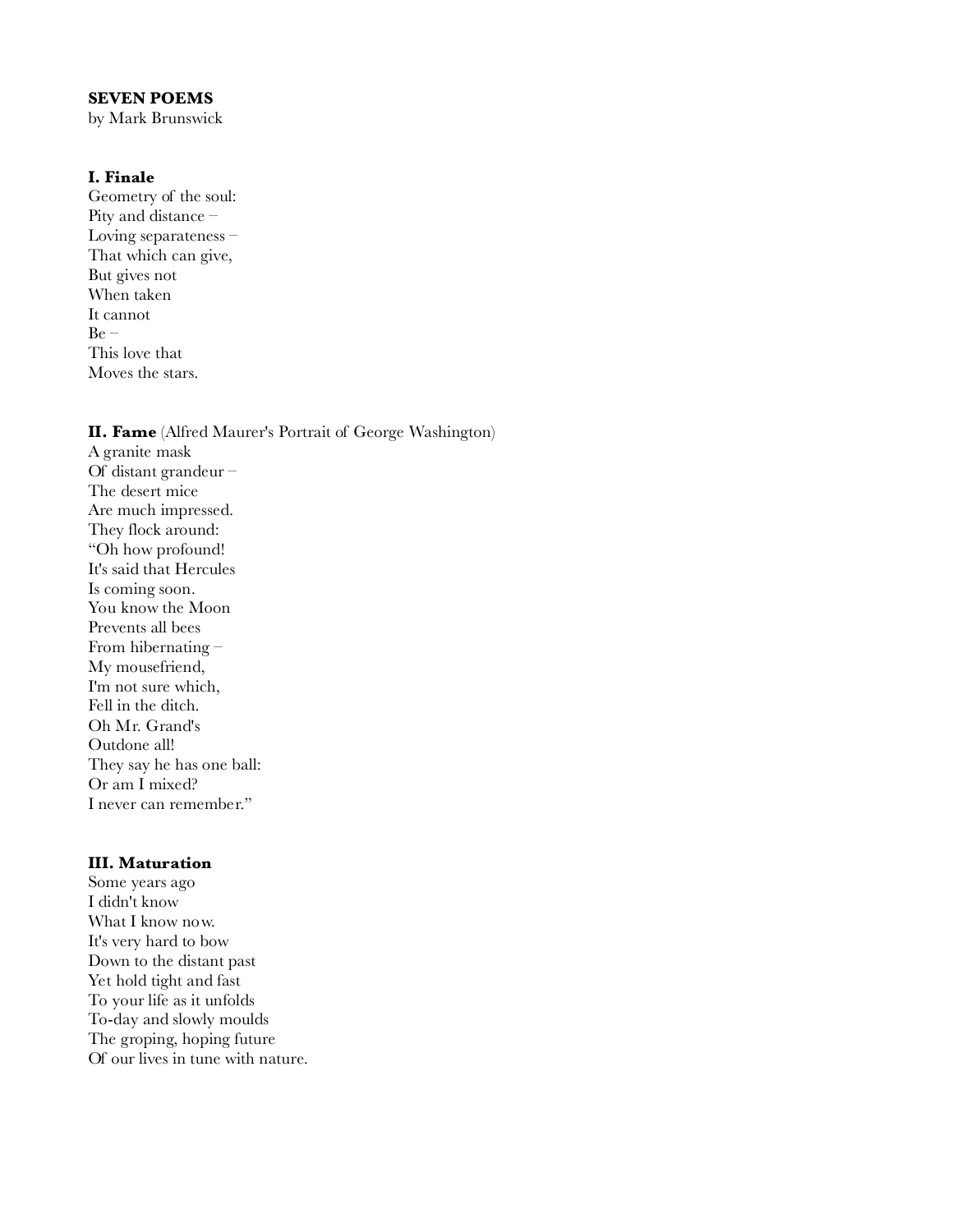You can't possibly end With such a corny bend Of rhyme in utter desolation Mocking mine and all consolation.

## **IV. A Folksong**

Oh put my weary bones to bed The flesh that clothes them's nearly dead My sorry soul is broke in two O girl again I'll never woo. Ah put my weary bones to bed There's nothing more that needs to be said.

## **V. Last Question**

I want to know why This love must die, Oh wise one, before It's born, on the cold door – Step, not in, not out. Why must I always flout All councils of safety And knowledge? Why was your gaiety Transmuted in my imagination Into the bearing, transmigration Of souls, of our child; why You and I could not deny Childhood and grow together Up to Father and Mother?

#### **VI. Oedipus the Slave**

Ah can't see nuthin' no more – Ah just can't see it. Somethin' hit Me hear ma head, Wuz just before ah went to bed. Ah can't see nuthin', nuthin' No more.

Ah didn't know she wus a whore, Ma muther; Ah thought it was another Across the street; She'd always greet Them gentlemen Across the street. But ma muther – Ah didn't think she wus a whore. Ah can't see nuthin', nuthin' No more.